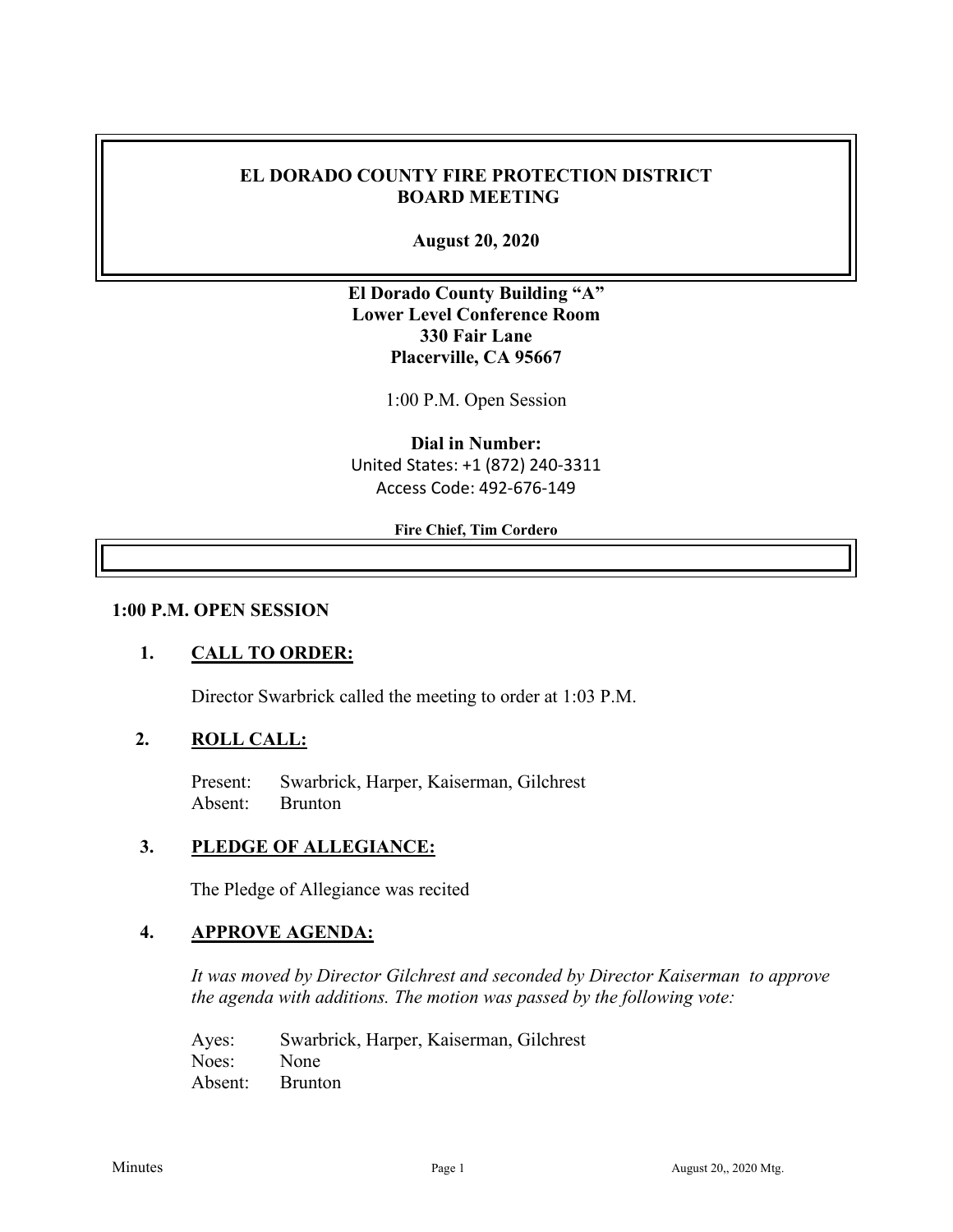### **5. CONSENT CALENDAR:**

 (All items approved on a single vote except those pulled for individual discussion and action).

- A. Minutes: July 16, 2020
- B. Revisions Standard Operating Guidelines
- C. Claim Payments/Deposits:

| District Claims FY 19/20: | District Claim FY 20/21: |
|---------------------------|--------------------------|
| \$160,134.98              | \$109,411.59             |
| \$1,013.97                | \$105,380.37             |
| \$10,439.03               | \$21,979.36              |
| \$17,249.28               | \$588,276.75             |
| \$4,739.70                | \$37,200.26              |
| \$123,386.05              | \$23,000.00              |
| \$12,685.88               |                          |
| \$17,995.33               |                          |

*It was moved by Director Kaiserman and seconded by Director Harper to approve the Consent Calendar with revisions as stated. The motion was passed by the following vote:*

| Ayes:      | Swarbrick, Harper, Kaiserman, Gilchrest |
|------------|-----------------------------------------|
| Noes: None |                                         |
|            | Absent: Brunton                         |

## **6. PUBLIC COMMENT:**

(Any person wishing to address the Board on any item that is not on the agenda may do so at this time. Public comments are limited to five minutes per person).

Mike Campbell

## **7. DEPARTMENTAL MATTERS:**

- A. Fiscal Year 2018/2019 Annual Audit
	- Craig Fechter
- B. Review/Discuss Board Policy 4030, 4080 & 1040
	- 4030 & 4080 to be agenized on the next regularly scheduled meeting.
		- 1040 to be worked on as draft.
- C. Review/Discuss CSDA Membership

Director Swarbrick stated we should move forward with the free 90 day membership trial.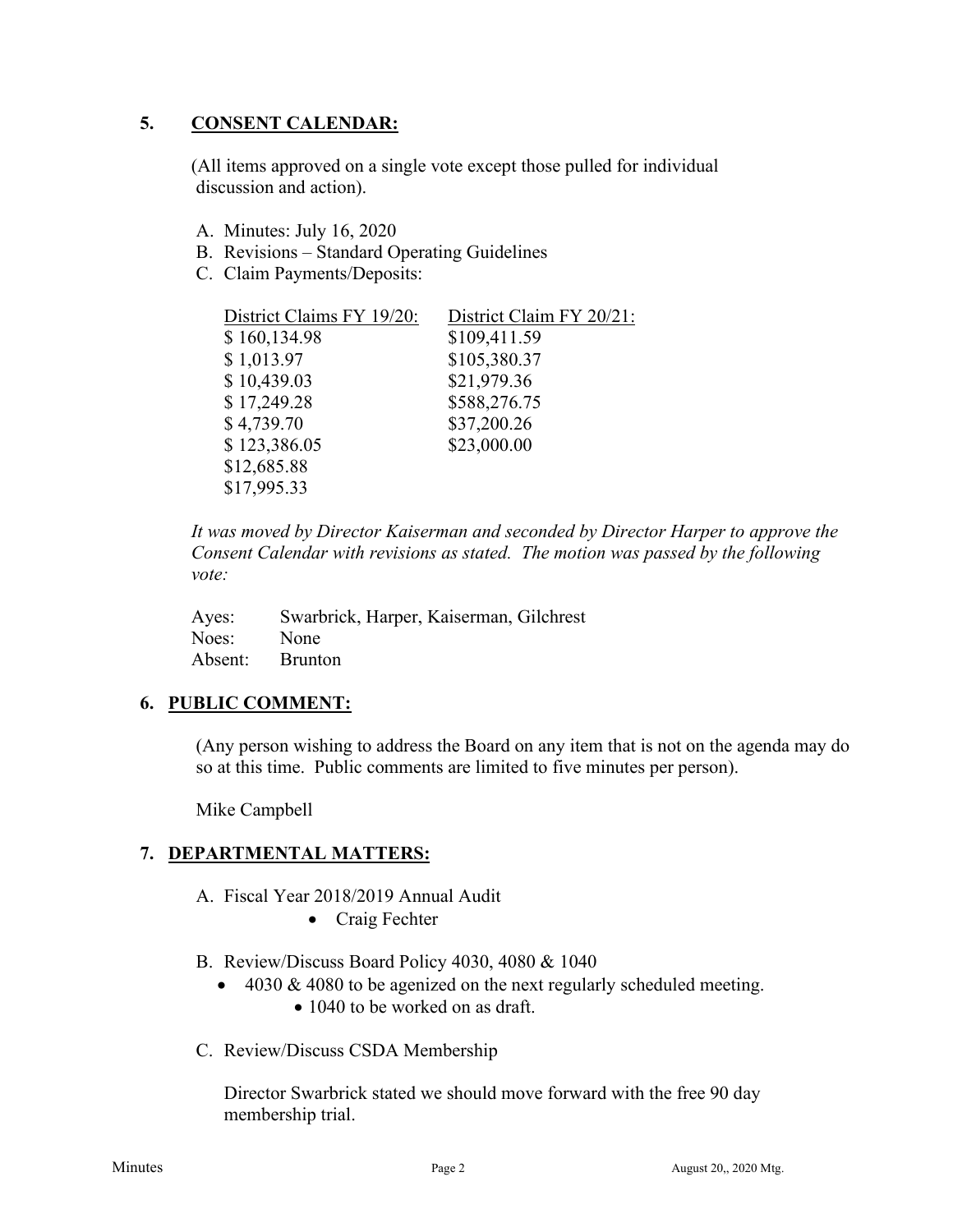- D. Station 74 CALFIRE Contract
	- Discussion

E. Resolution 2020-06 Federal Excess Personal Property, Agreement #991537

*It was moved by Director Harper and seconded by Director Kaiserman to approve Resolution 2020-06 Federal Excess Personal Property, Agreement #991537. The motion was passed by the following vote:*

Ayes: Swarbrick. Harper, Kaiserman, Gilchrest Noes: None Absent: Brunton

#### F. UAL

• Discussion

G. Review/Discuss Grand Jury Report

*It was moved by Director Gilchrest and seconded by Director Kaiserman to approve the draft response to the Grand Jury Report with revisions as stated. The motion was passed by the following vote:*

Ayes: Swarbrick. Harper, Kaiserman, Gilchrest Noes: None Absent: Brunton

## **8. COMMITTEE REPORTS:**

A. Facilities & Equipment

Director Kaiserman stated he is looking forward to Chief Lohan bringing a list of current equipment to the board.

B. Organizational Strategic Planning

Director Gilchrest stated he has been speaking to Director Brunton regarding the enterprise strategic planning and that it is starting to ramp up. Director Gilchrest stated the committee needs to be forward looking for the next 2, 3, 5 years for the District and having feeders feeding into strategic components from other committees as well.

- C. Human Resources No Report
- D. Budget and Finance

Director Gilchrest stated during one of the first finance committee meetings there was dialog and he recently found a policy flow chart that was presented that shows the steps the District would have to go through with any consolidation or merger of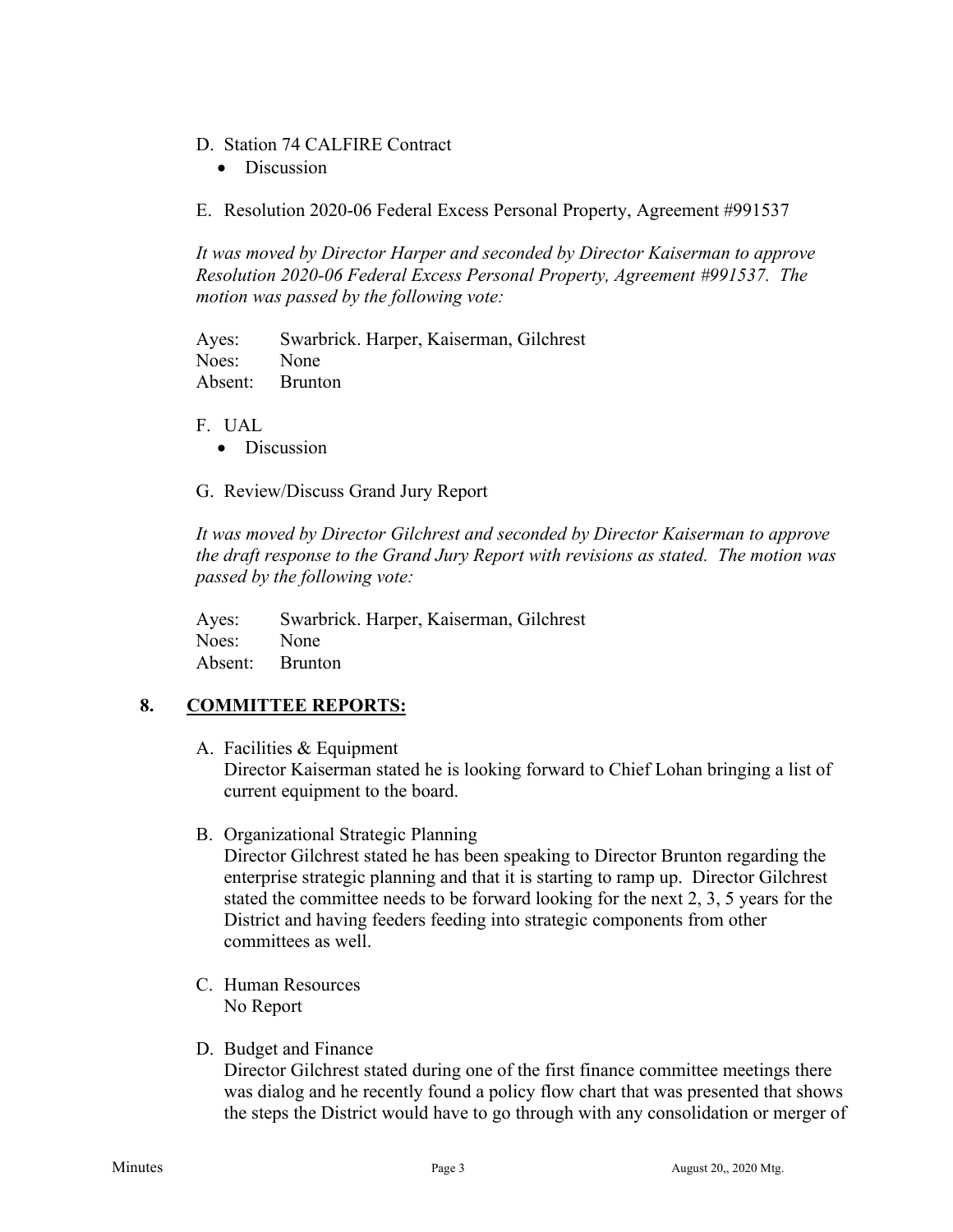activities for work. He stated it has not been memorialized even though everyone agreed and he feels it should be brought back up at the next finance committee meeting.

- E. Communications & Outreach Director Gilchrest stated they are trying to schedule the meeting.
- F. Operational Strategic Planning

Director Kaiserman stated they have had multiple meetings. He stated the top three items they all agreed are an issue are 3-0 staffing, attrition and funding. There was to be a survey sent out to the Local. He stated once the results are in, they are going to come up with an action plan. Director Swarbrick stated we need a little bit of change in business model and the idea was for everyone to come together and get a more effective business model.

## **9. CORRESPONDENCE AND COMMUNICATION:**

- Fire Engine Response Statistics.
- Medic Unit Response Statistics.

## **10. FIRE CHIEF'S REPORT:**

Chief Cordero reported on recent activity in the District and on current events.

## **11. BOARD COMMENTS:**

Brunton: Absent

Swarbrick: No Comment

Kaiserman: No Comment

Harper: No Comment

Gilchrest: No Comment

## **12. FUTURE AGENDA ITEMS:**

Next regularly scheduled Board Meeting, September 17, 2020 2850 Fair Lane Court, Building C, Placerville, CA 95667.

Review and Adoption of Policy 4030 & 4080

UAL Presentation for the October Regularly Scheduled Board Meeting.

**13. ADJOURNMENT:** *At 3:06 P.M. it was moved by Director Gilchrest and seconded by Director Kaiserman to adjourn and move into closed session; all in favor.*